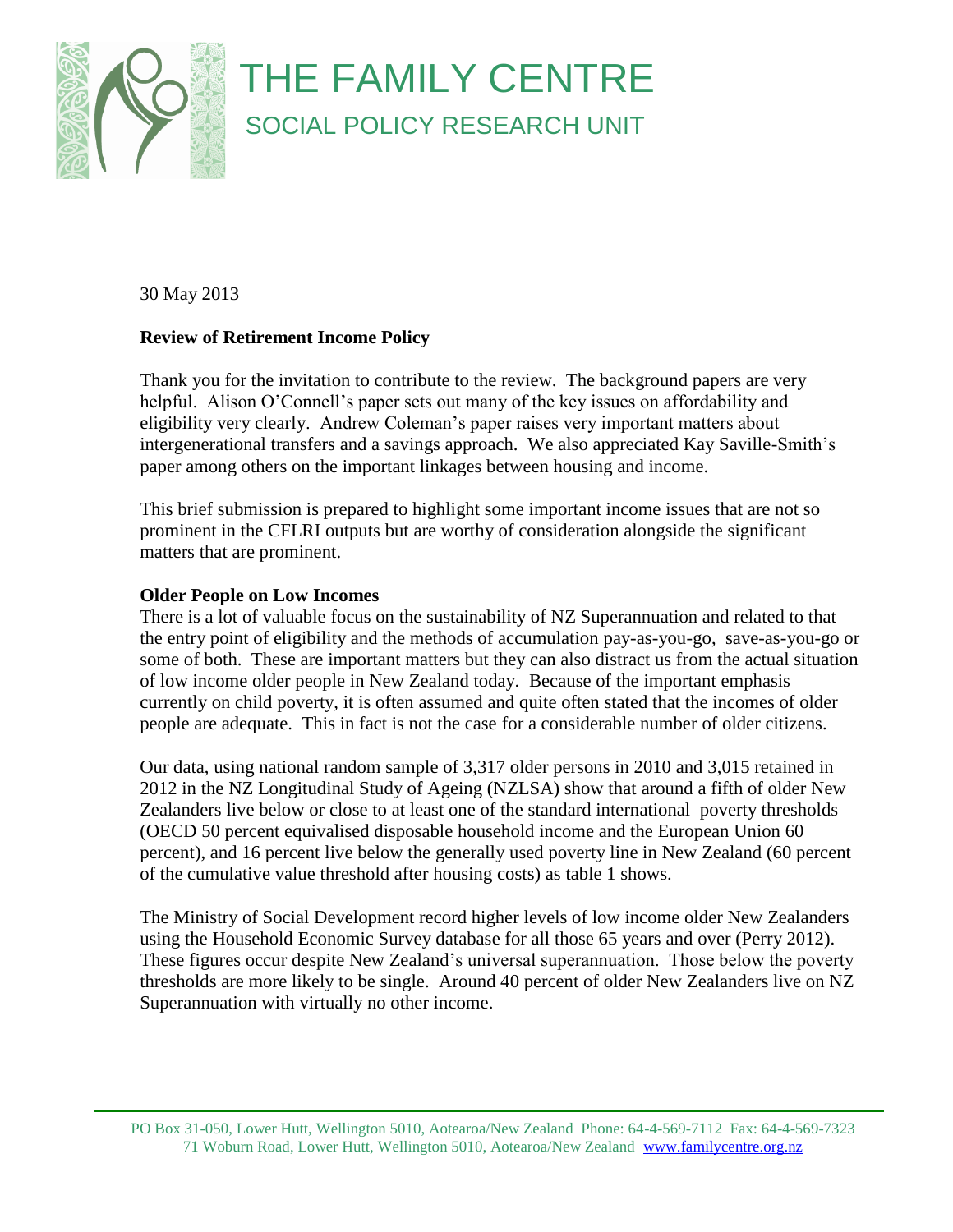| Equivalent, disposable, household income      | Percent 2010 | Percent 2012 |  |
|-----------------------------------------------|--------------|--------------|--|
|                                               |              |              |  |
| 50% of median                                 | 10.5         | 8.8          |  |
| 60% of median                                 | 20.5         | 22.0         |  |
| 60% of constant value threshold after housing |              |              |  |
| costs estimated at 25% of income              | 16.0         | 16.0         |  |

Table 1: *Percentage of 50 to 84 year olds below different poverty threshold*

Source: New Zealand Longitudinal Study of Ageing (NZLSA)

Our recent data analysis is revealing consistently significant associations between older people living below the poverty threshold and low wellbeing scores, low physical and mental health scores and high levels of depression. These results are consistent for Māori and non-Māori as well. The multiple regression analysis is showing even stronger significant relationships for those with low asset accumulation.

The point is, it is all very well to focus on the sustainability of NZ Superannuation but that may blind us to some of the income inadequacies and struggles people experience when they are recipients. NZS, while it has contributed substantially to the wellbeing of older people as a whole, is not effective in lifting all older people out of poverty and the negative consequences of it. Thus, in this submission we recommend the adequacy and effectiveness of NZS should be addressed alongside the work to ensure its sustainability.

### **Capital contributions to the NZ Superannuation Fund**

Given the work that has been generated on sustainability, the announcement in the 16 May Budget this month that the contribution holiday is going to be extended by two years to 2020/21 can only be viewed as disappointing. As the number of older persons 65 years and over doubles during the next four decades and noting the poverty problems we are currently experiencing with NZS as it stands, the decision to continue the contribution holiday places its sustainability as an adequate provider of income for future cohorts of older citizens in serious risk. Despite the reasons being given that the assumptions of the expected rate of return on assets belonging to the fund have been changed to predict a higher rate, the Fund was never designed for a contribution holiday in the first place. Quite the contrary, it was the continuous predictable contribution to the Fund that was designed to smooth the fiscal burden over the coming decades. We think this issue of the negative impacts of a 12 year contribution holiday should be taken up strongly in the 2013 Review of Retirement income Policy.

### **The Linkage between housing and Income**

The work of the NZ Poverty Measurement Project (NZPMP) demonstrated the critical contribution of home ownership to reducing poverty among older people in New Zealand (Stephens et al 1995, Waldegrave et al 2003). The combination of the universal NZ Superannuation payments and the high level of home ownership among the older population has been pivotal to preventing many of them from dipping below the poverty threshold (Perry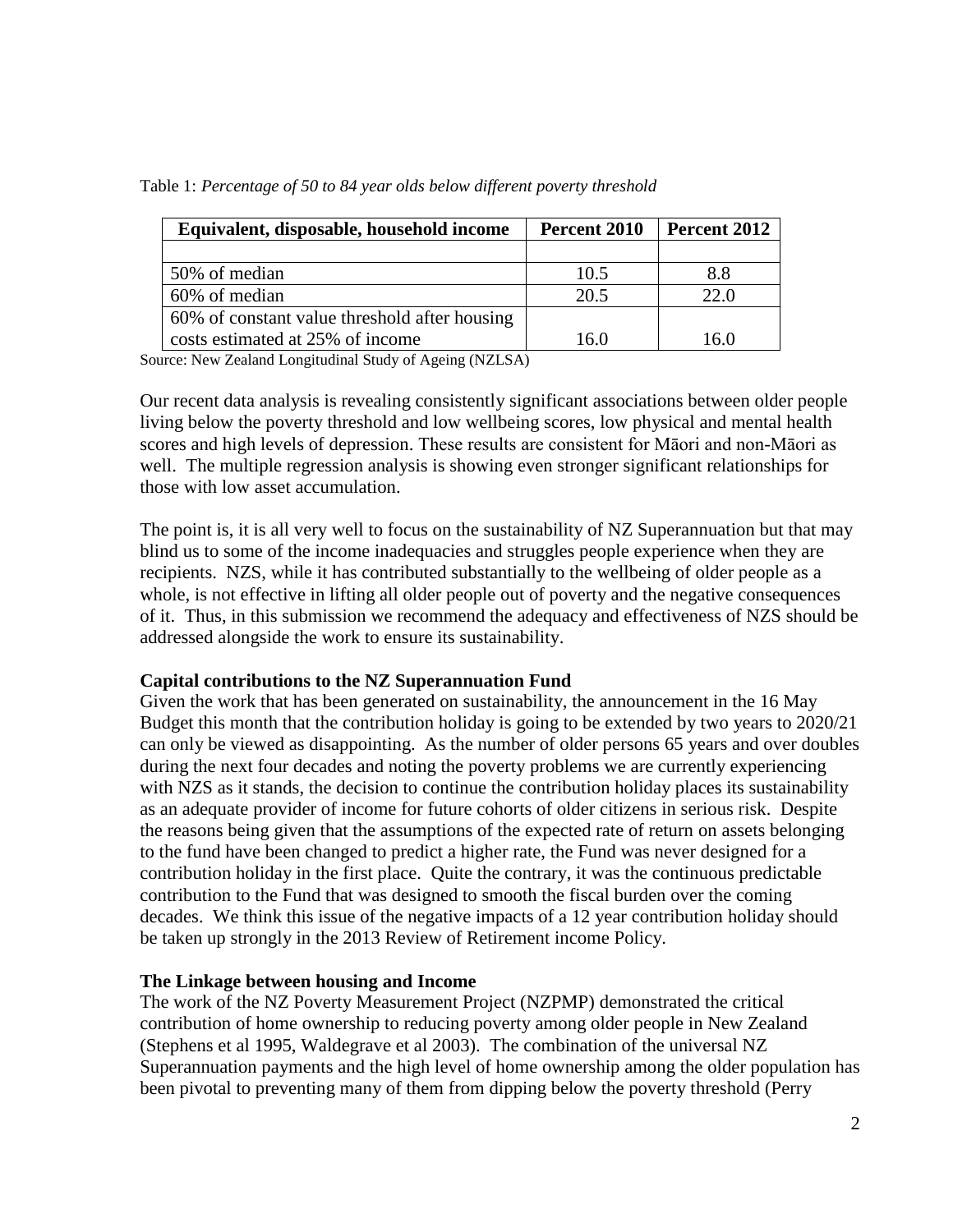2012). The reducing level of home ownership as displayed in table 2 below and the small scale of social housing provision in New Zealand pose a serious threat to the wellbeing of new cohorts of older citizens. This threat is as menacing to elderly wellbeing as the worry that NZS may become unsustainable in its current form.

| Period       | Owner-occupied <sup>1</sup> | <b>Rented</b> |  |  |
|--------------|-----------------------------|---------------|--|--|
| 30 June 1991 | 73.6                        | 23.1          |  |  |
| 30 June 1996 | 70.5                        | 25.6          |  |  |
| 30 June 2001 | 67.8                        | 29 O          |  |  |
| 30 June 2006 | ና6 ዓ                        | 9 Q           |  |  |

Table 2: *Private dwelling estimates by tenure (%)*

Source: Statistics New Zealand: Census

The low levels of NZS work for most people because of their low housing costs. If however, home ownership continues to reduce as a tenure option because people in lower income deciles can't afford it and there is not a major investment in sustainable social housing for older people, then poverty among the old will increase substantially. Furthermore as table 3 shows older New Zealanders are not immuned from the increasing housing cost outgoings to income. Without good policy intervention, a substantial minority of older people could be left to survive on the vicissitudes of market rents and NZS will be quite inadequate to sustain them. Income provision simply cannot be decoupled from housing provision when addressing elderly wellbeing. Housing is the largest outgoing item in most household budgets.

Table 3: *Proportion (%) of the population in households with housing cost outgoings-to-income ratio greater than 30 percent, selected years, 1988–2009*

|               | 1988 | 1003          | .998 | 2001 | 2004 | 2007 | 2009   |
|---------------|------|---------------|------|------|------|------|--------|
| $45-64$ years | ັ    | $\sim$<br>. . |      | 16   | ⊥ື   |      | $\sim$ |
| 65 and over   | ັ    |               |      |      |      |      |        |

Source: Derived from Statistics New Zealand's Household Economic Survey (1988–2009) by the Ministry of Social Development

### **KiwiSaver**

 $\overline{a}$ 

Although research studies have yet to confirm early findings, KiwiSaver is showing the signs of breaking new ground. Older people in deciles that tended to accrue few assets are developing a KiwiSaver balance which over time is growing. For the first time we are beginning to see effective saving practice among low income people. This is an exciting development and very relevant to the retirement income policy. Early findings from our own research (as yet unpublished) show that asset accumulation in multiple regression analysis is the independent

<sup>&</sup>lt;sup>1</sup> Includes dwellings owned by individuals or held in a family trust (from 2006)